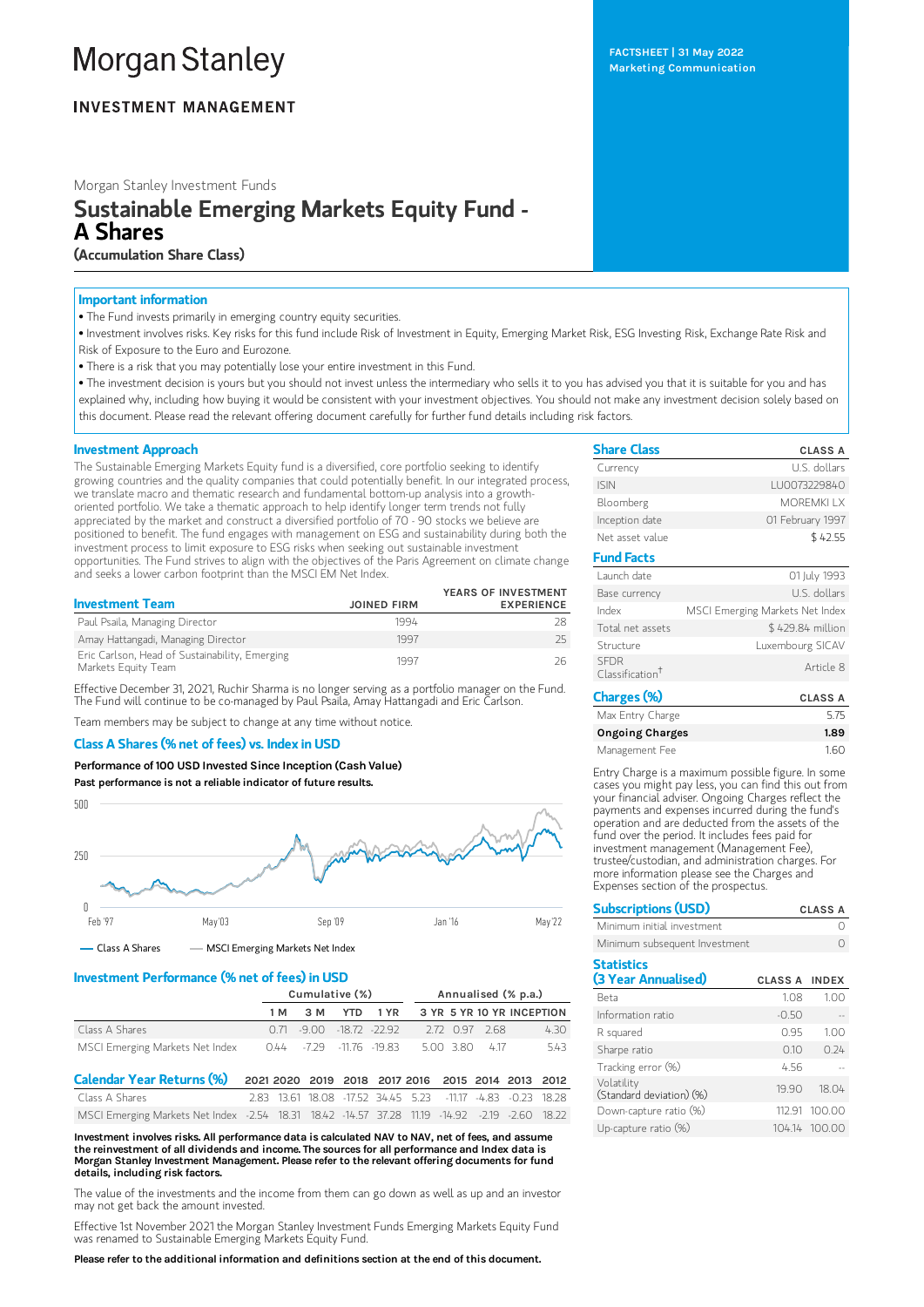| <b>Characteristics</b>                             |        | <b>FUND</b> | <b>INDEX</b> |
|----------------------------------------------------|--------|-------------|--------------|
| Active share (%)                                   |        | 73.03       |              |
| Number of holdings                                 |        | 75          | 1,393        |
| Price/earnings (last 12 months)                    |        | 15.47       | 11.24        |
| Price/cash flow                                    |        | 8.07        | 7.72         |
| Price/book                                         |        | 2.60        | 1.66         |
| Return on equity (%)                               |        | 20.05       | 14.87        |
| Weighted average market capitalization (\$B)       |        | 119.89      | 74.49        |
| Weighted median market capitalization (\$B)        |        | 31.96       | 15.15        |
| Dividend Yield (%)                                 |        | 2.22        | 2.97         |
| Top Countries (% of Total Net Assets) <sup>1</sup> |        | <b>FUND</b> | <b>INDEX</b> |
|                                                    | India  | 18.75       | 12.81        |
|                                                    | Taiwan | 17.32       | 15.99        |
|                                                    | China  | 13.33       | 30.78        |
|                                                    |        |             |              |

|  | South Korea   | 11.94 | 12.73 |
|--|---------------|-------|-------|
|  | South Africa  | 6.63  | 3.76  |
|  | Mexico        | 5.28  | 2.29  |
|  | United States | 4.38  |       |
|  | Brazil        | 4.12  | 5.58  |
|  | Indonesia     | 3.57  | 1.85  |
|  | Other         | 13.17 |       |
|  | Cash          | 1.43  |       |

| Sector Allocation (% of Total Net Assets) <sup>1,2</sup> |                           | <b>FUND</b> | <b>INDEX</b> |
|----------------------------------------------------------|---------------------------|-------------|--------------|
|                                                          | Information<br>Technology | 30.99       | 21.10        |
|                                                          | <b>Financials</b>         | 22.88       | 21.84        |
|                                                          | <b>Materials</b>          | 13.97       | 9.10         |
|                                                          | Consumer<br>Discretionary | 12.73       | 12.85        |
|                                                          | Consumer Staples          | 5.02        | 6.00         |
|                                                          | Communication<br>Services | 3.92        | 10.19        |
|                                                          | Industrials               | 3.24        | 5.52         |
|                                                          | Energy                    | 2.94        | 4.98         |
|                                                          | Health Care               | 2.72        | 3.62         |
|                                                          | Real Estate               | 0.09        | 2.09         |
|                                                          | Cash                      | 143         |              |

| Top Holdings (% of Total Net Assets) <sup>3</sup> | <b>FUND</b> | <b>INDEX</b> |
|---------------------------------------------------|-------------|--------------|
| Taiwan Semiconductor Mfg Co. Ltd                  | 8.47        | 6.89         |
| Samsung Electronics Co. Ltd                       | 6.46        | 3.77         |
| Anglo American Plc                                | 3.40        |              |
| Tencent Holdings Ltd                              | 3.39        | 3.86         |
| Reliance Industries Ltd                           | 2.94        | 140          |
| Grupo Financiero Banorte SAB de CV                | 2.68        | 0.24         |
| Wal-Mart de Mexico Sab de Cv                      | 2.60        | 0.28         |
| ICICI Bank I td                                   | 2.38        | 0.72         |
| Delta Electronics Inc.                            | 2.21        | 0.23         |
| Capitec Bank Holdings Ltd                         | 2.06        | 0.17         |
| Total                                             | 36.59       |              |

Only A and C share classes of the Fund are authorized by the Securities & Futures Commission of Hong Kong to be offered to the public in Hong Kong.

#### DEFINITIONS

Active Share is a measure of the percentage of stock holdings in a managers portfolio that differ from the benchmark index (based on holdings and weight of holdings). Active Share scores range from 0%-100%. A score of 100% means you are completely different from the benchmark. Active Share calculation may consolidate holdings with the same economic exposure. Beta is a measure of the relative volatility of a fund to the market's upward or downward movements. A beta greater than 1.0 identifies an issue or fund that will move more than the market, while a beta less than 1.0 identifies an issue or fund that will move less than the market. The Beta of the Market is always equal to 1. **Bloomberg** stands for

<sup>†</sup> This Fund is classified as an Article 8 product under the Sustainable Finance Disclosure Regulation. Article 8 products are those which promote environmental or social characteristics and which integrate sustainability into the investment process in a binding manner. Before making any decision to invest in the fund mentioned herein, please refer to all the characteristics and objectives of the Fund noted in the current Prospectus and KIID at morganstanleyinvestmentfunds.com.

<sup>1</sup>May not sum to 100% due to the exclusion of other assets and liabilities. <sup>2</sup> For additional information regarding sector classification/definitions please visit www.msci.com/gics and the glossary at www.morganstanley.com/im. <sup>3</sup> These securities and percentage allocations are only for illustrative purposes and do not constitute, and should not be construed as, investment advice or recommendations with respect to the securities or investments mentioned.

Please refer to the Prospectus for full risk disclosures, available at www.morganstanleyinvestmentfunds.com. All data as of 31.05.2022 and subject to change daily.

'Bloomberg Global Identifier (BBGID)'. This is a unique 12 digit alphanumerical code designed to enable the identification of securities, such as the Morgan Stanley Investment Funds sub-funds at share class level, on a Bloomberg Terminal. The Bloomberg Terminal, a system provided by Bloomberg L.P., enables analysts to access and analyse real-time financial market data. Each Bloomberg code starts with the same BBG prefix, followed by nine further characters that we list here in this<br>guide for each share class of each fund. **Cash & Equivalents** are defined as the value of assets that can be converted into cash immediately. These include commercial paper, open FX transactions, Treasury bills and other short-term instruments. Such instruments are considered cash equivalents because they are deemed liquid and not subject to significant risk of